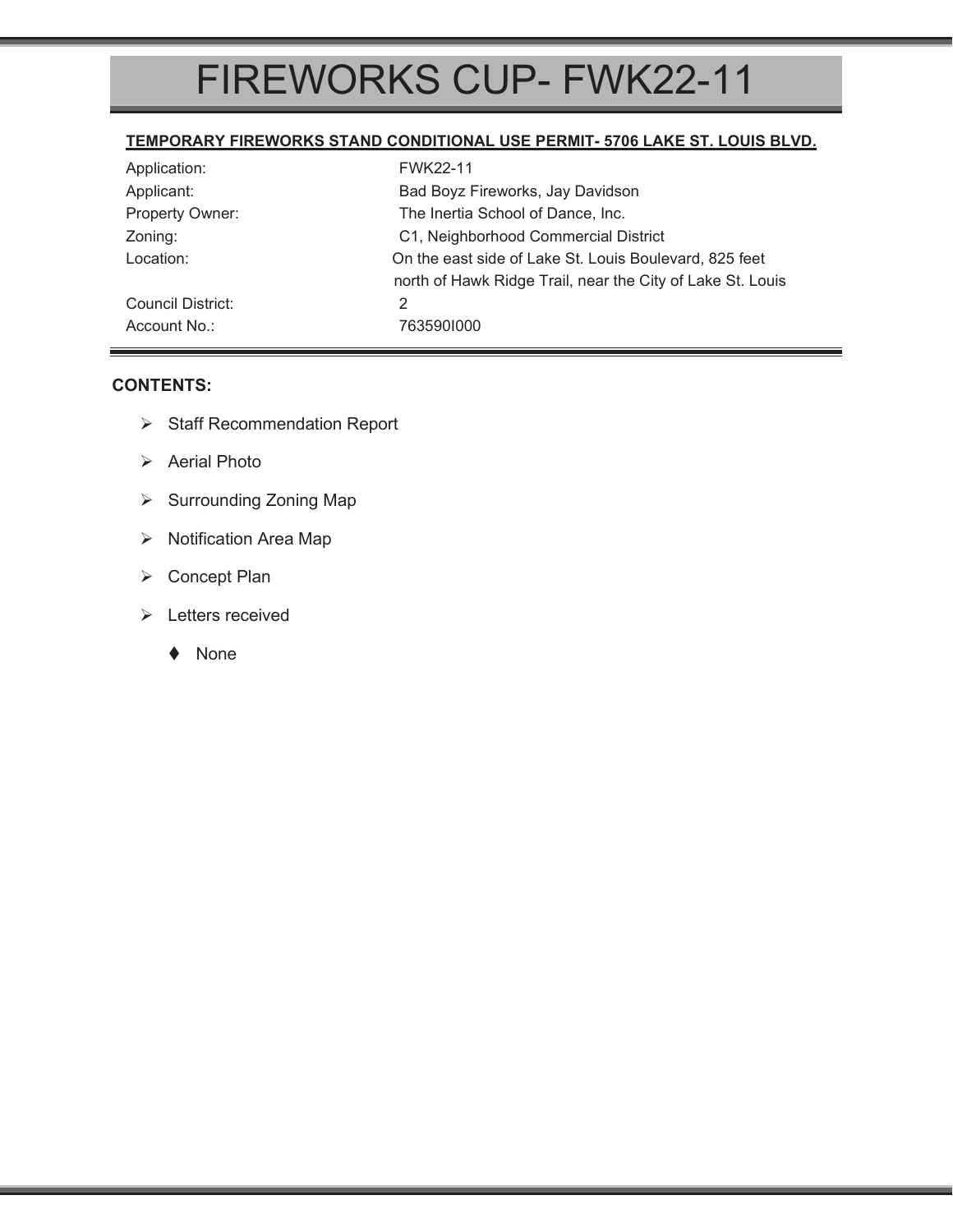# **STAFF RECOMMENDATION**

**To: County Planning & Zoning Commission <b>Prepared by:** Mark Price Jr. AICP, CFM

**Application No.:** FWK22-11 **Date:** March 8, 2022

## **BACKGROUND**

| Applicant:                     | Bad Boyz Fireworks - Jason Davidson                                                                                                                                                                    |
|--------------------------------|--------------------------------------------------------------------------------------------------------------------------------------------------------------------------------------------------------|
| Owner:                         | Inertia The School Of Dance, Inc.                                                                                                                                                                      |
| <b>Requested Action:</b>       | A Conditional Use Permit for a temporary fireworks stand                                                                                                                                               |
| Location:                      | 5706 Lake St. Louis Blvd, on the East side of Lake St. Louis Blvd<br>approximately 1,700 feet north of the intersection of Lake St. Louis Blvd<br>and Orf Road, adjoining the City of Lake Saint Louis |
| Size:                          | 2.20 Acres                                                                                                                                                                                             |
| Current Zoning:                | C1, Neighborhood Commercial District                                                                                                                                                                   |
| <b>Current Land Use:</b>       | vacant                                                                                                                                                                                                 |
| Adjacent Lond Lles and Zening. |                                                                                                                                                                                                        |

Adjacent Land Use and Zoning:

|                         | <b>Direction</b>                                                                                                                              | <b>Zoning</b>                                                                      | <b>Land Use</b>                  |  |  |
|-------------------------|-----------------------------------------------------------------------------------------------------------------------------------------------|------------------------------------------------------------------------------------|----------------------------------|--|--|
|                         | <b>North</b>                                                                                                                                  | A, Agriculture District                                                            | <b>Single Family Residential</b> |  |  |
|                         | South                                                                                                                                         | A, Agriculture District                                                            | <b>Single Family Residential</b> |  |  |
|                         | East                                                                                                                                          | R <sub>1</sub> A, Single Family<br><b>Residential District</b>                     | <b>Single Family Residential</b> |  |  |
|                         | West                                                                                                                                          | Lake St. Louis                                                                     | Agriculture                      |  |  |
| Zoning History:         | This property has been zoned C1, Neighborhood Commercial, District<br>since the inception of zoning in 1959.                                  |                                                                                    |                                  |  |  |
| <b>Public Services:</b> | County Council District 2 - Joe Brazil<br>School District - Wentzville School District<br>Fire District - Wentzville Fire Protection District |                                                                                    |                                  |  |  |
| Utilities:              |                                                                                                                                               | Water – Public Water Supply District #2<br>Sewer - Public Water Supply District #2 |                                  |  |  |

This stand was approved for the same location in 2017, 2018, 2019, 2020 and 2021. The Community Development Department has no record of complaints for fireworks stands at this location in previous years.

#### **ANALYSIS**

All minimum setbacks for C1, Neighborhood Commercial District, and the 2022 Fireworks Stand Regulations, must be adhered to.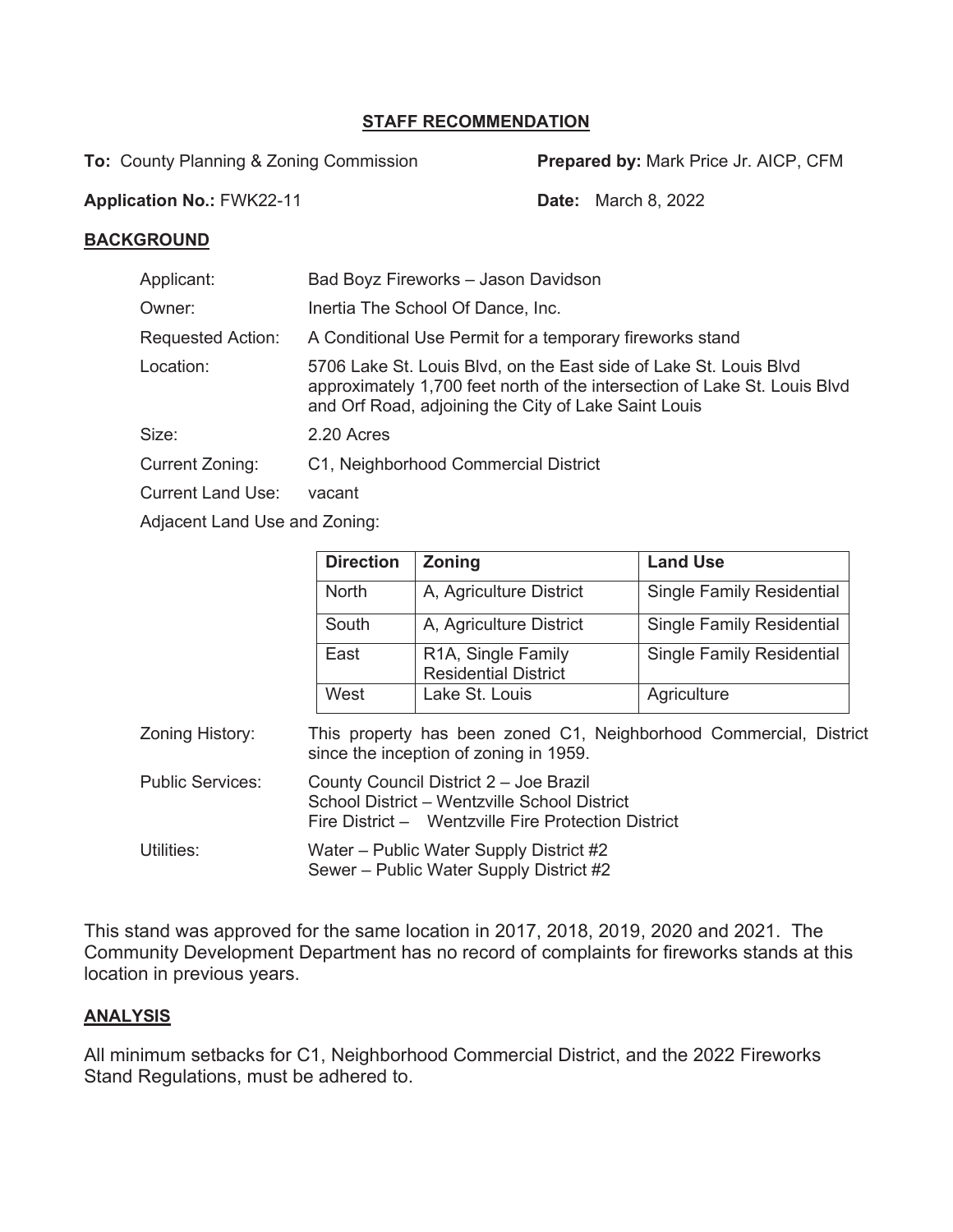Due to the temporary nature of this use, the proposed fireworks stand can be expected to create only minor and temporary land use impacts on adjacent properties.

## **RECOMMENDATION**

**The Planning and Zoning Division recommends that the Conditional Use Permit for a temporary fireworks stand be approved subject to the following conditions:** 

- **1. The proposed use shall substantially comply with the attached concept plan.**
- **2. This temporary conditional use shall comply with all 2021 Fireworks Stand Regulations as adopted by the County Planning and Zoning Commission on March 17, 2021.**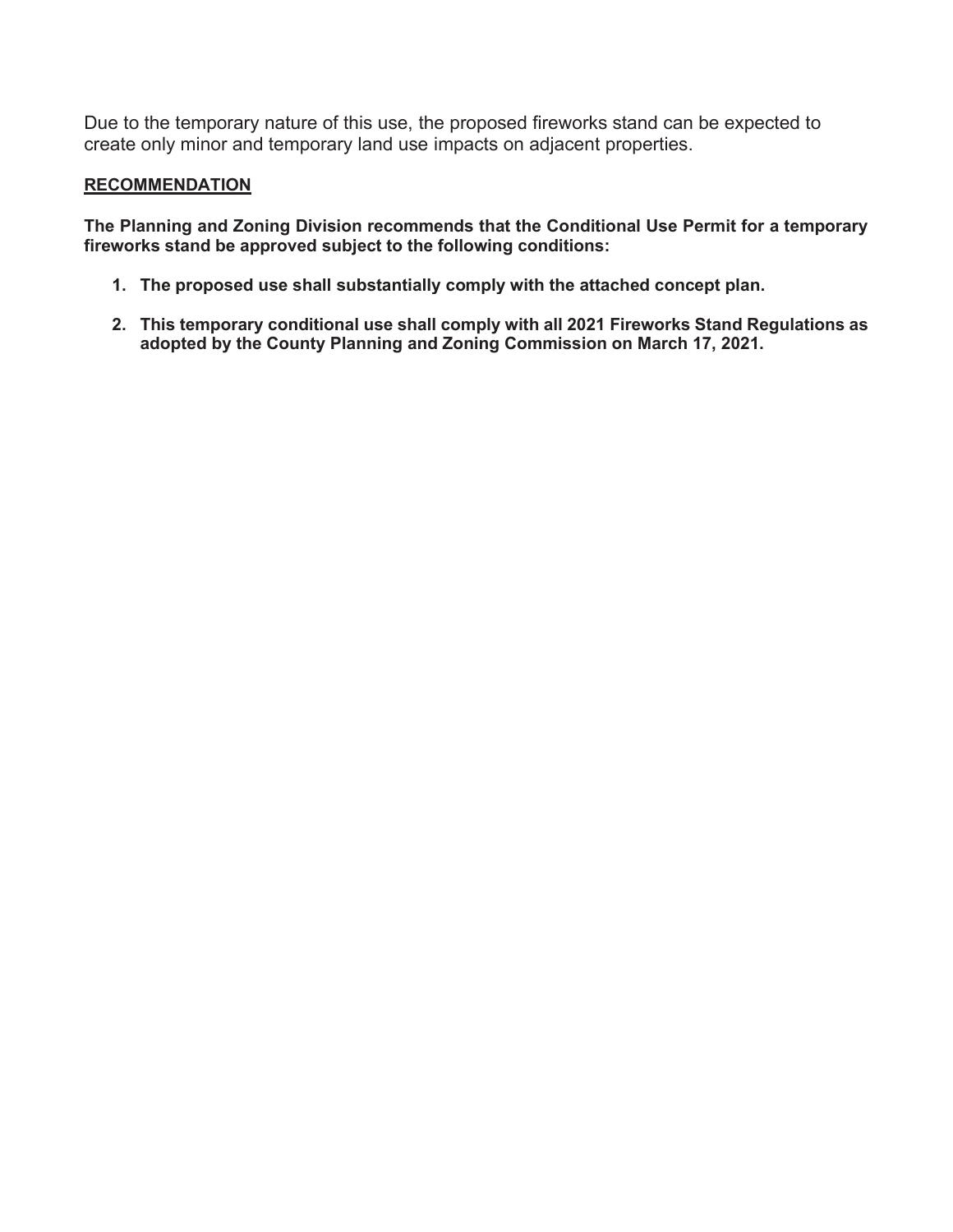

FWK22-11 - Aerial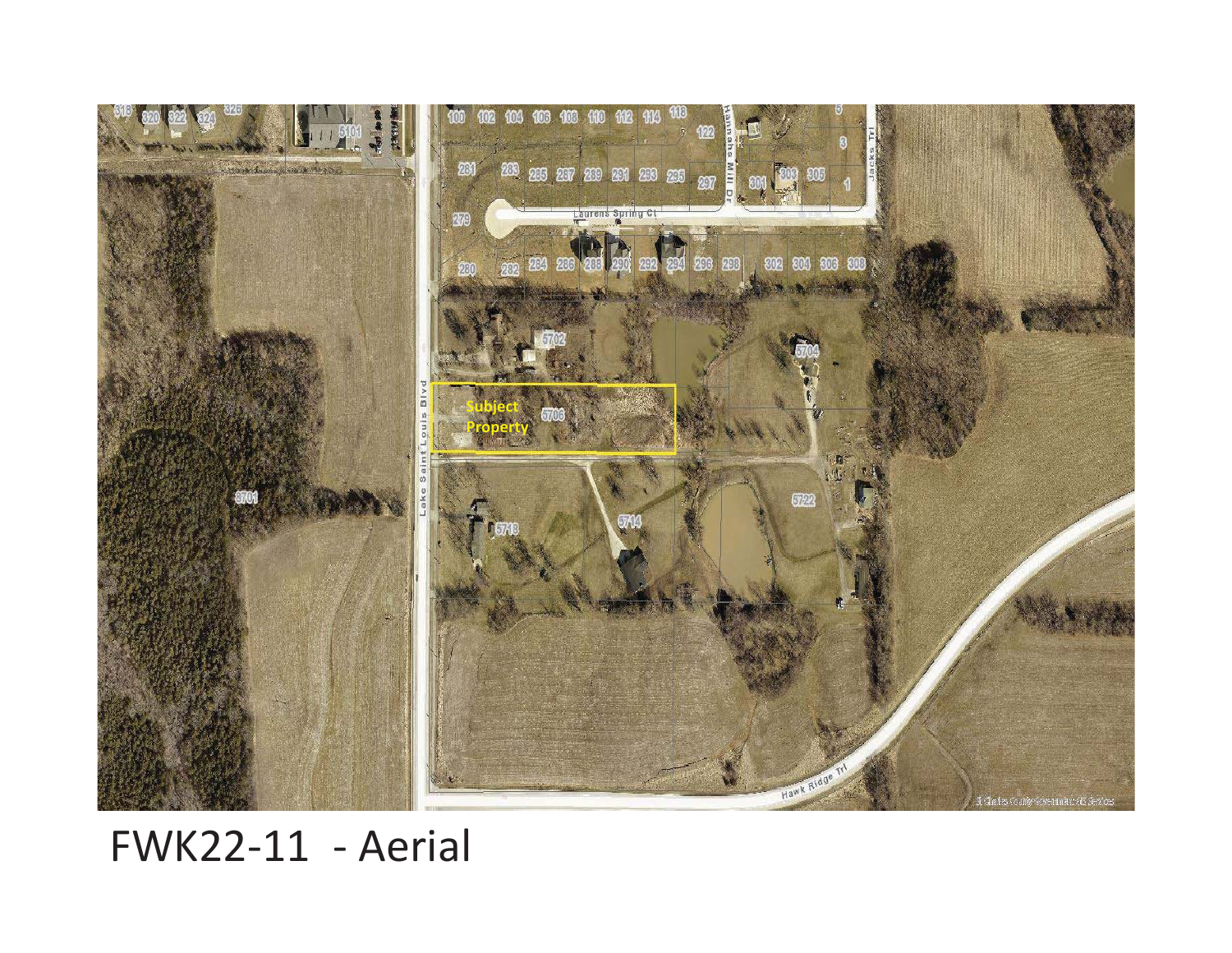

FWK22-11 - Zoning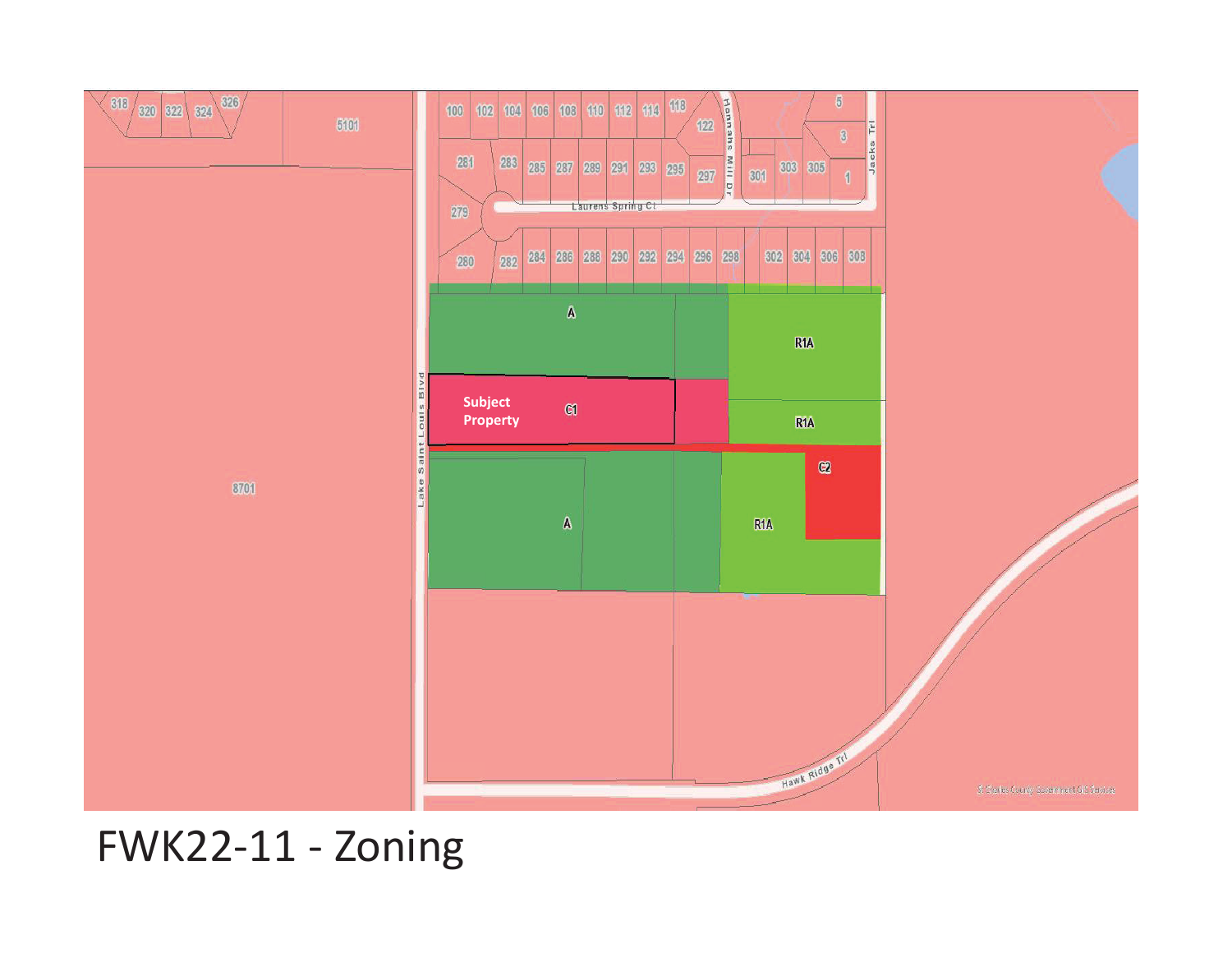

FWK22-11 – Notification Area Map